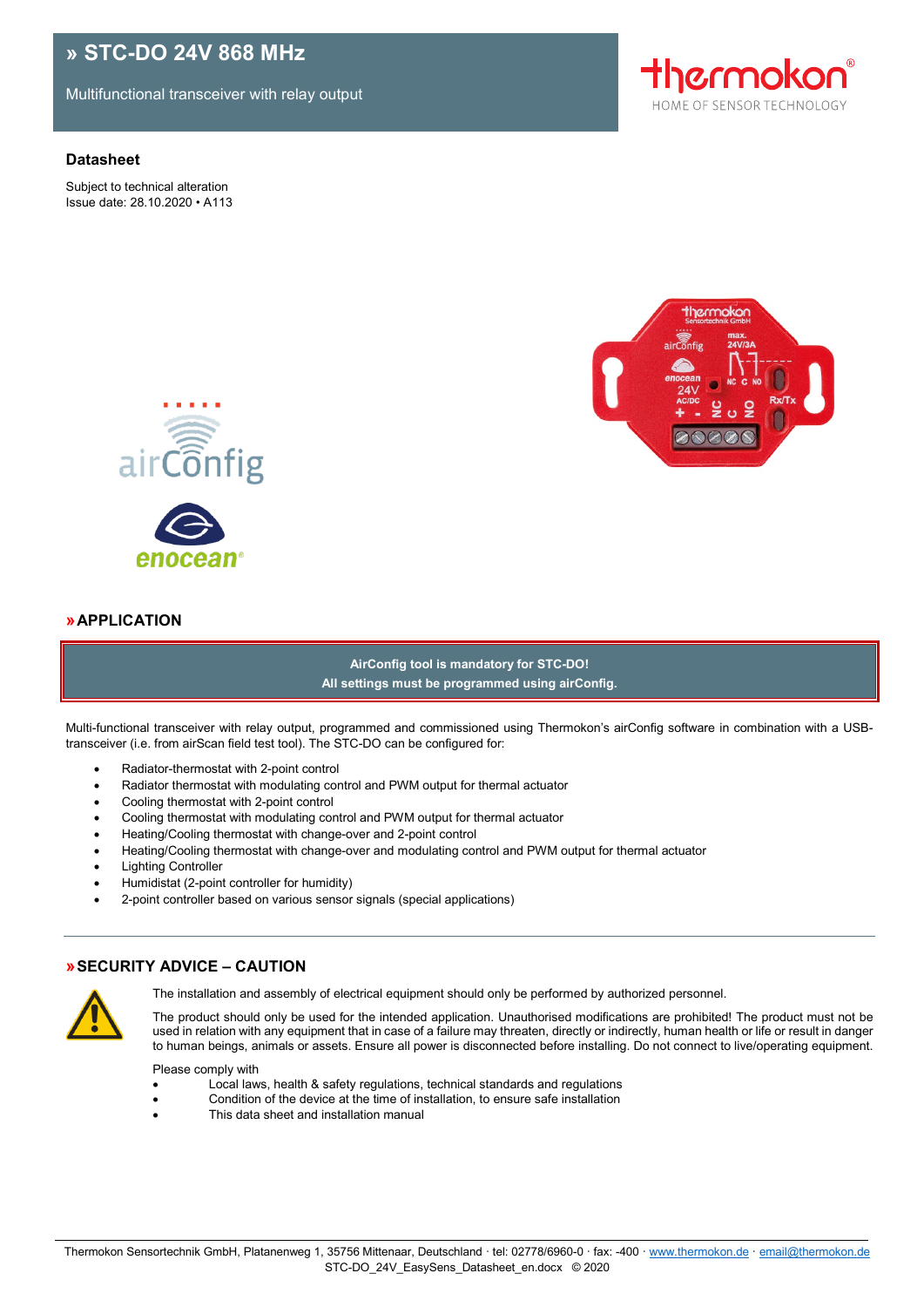# **»NOTES ON DISPOSAL**



As a component of a large-scale fixed installation, Thermokon products are intended to be used permanently as part of a building or a structure at a pre-defined and dedicated location, hence the Waste Electrical and Electronic Act (WEEE) is not applicable. However, most of the products may contain valuable materials that should be recycled and not disposed of as domestic waste. Please note the relevant regulations for local disposal.

# **»PRODUCT TESTING AND CERTIFICATION**



# **Declaration of conformity**

The declaration of conformity of the products can be found on our websit[e https://www.thermokon.de/.](https://www.thermokon.de/downloadcenter/)

### **»INFORMATION ABOUT EASYSENS® (RADIO) / AIRCONFIG GENERAL USAGE**

### **EasySens® - airConfig**

Basic information about EasySens® radio and about general usage of our airConfig software, please download from our website.

### **»OVERVIEW OF THE RADIO TELEGRAMS**



### **EEP**

The structure of the data contained in the telegram can be found in the EEP (EnOcean equipment profile) list provided by the EnOcean Alliance.

# **»TECHNICAL DATA**

| <b>Output switch contact</b> | change-over contact, isolated, load max. 3 A        |
|------------------------------|-----------------------------------------------------|
| Radio technology             | EnOcean (IEC 14543-3-10), transmission power <10 mW |
| <b>Frequency</b>             | 868 MHz                                             |
| Antenna                      | internal antenna                                    |
| <b>Power supply</b>          | 1524 V = $(\pm 10\%)$ or 24 V ~ $(\pm 10\%)$ SELV   |
| <b>Power consumption</b>     | typ. 1,5 W (24 V =)   3,4 VA (24 V ~)               |
| <b>Enclosure</b>             | ABS, red, flush mounted standard EU box             |
| <b>Protection</b>            | IP20 according to EN60529                           |
| <b>Connection electrical</b> | Terminal block, max. 1,5 mm <sup>2</sup>            |
| <b>Ambient condition</b>     | $-20.+60$ °C, max. 85% rH, non-condensing           |
| Weight                       | 55g                                                 |
| <b>Notes</b>                 | up to 20 sensors can be learned in                  |

# **»ELECTRICAL CONNECTION**

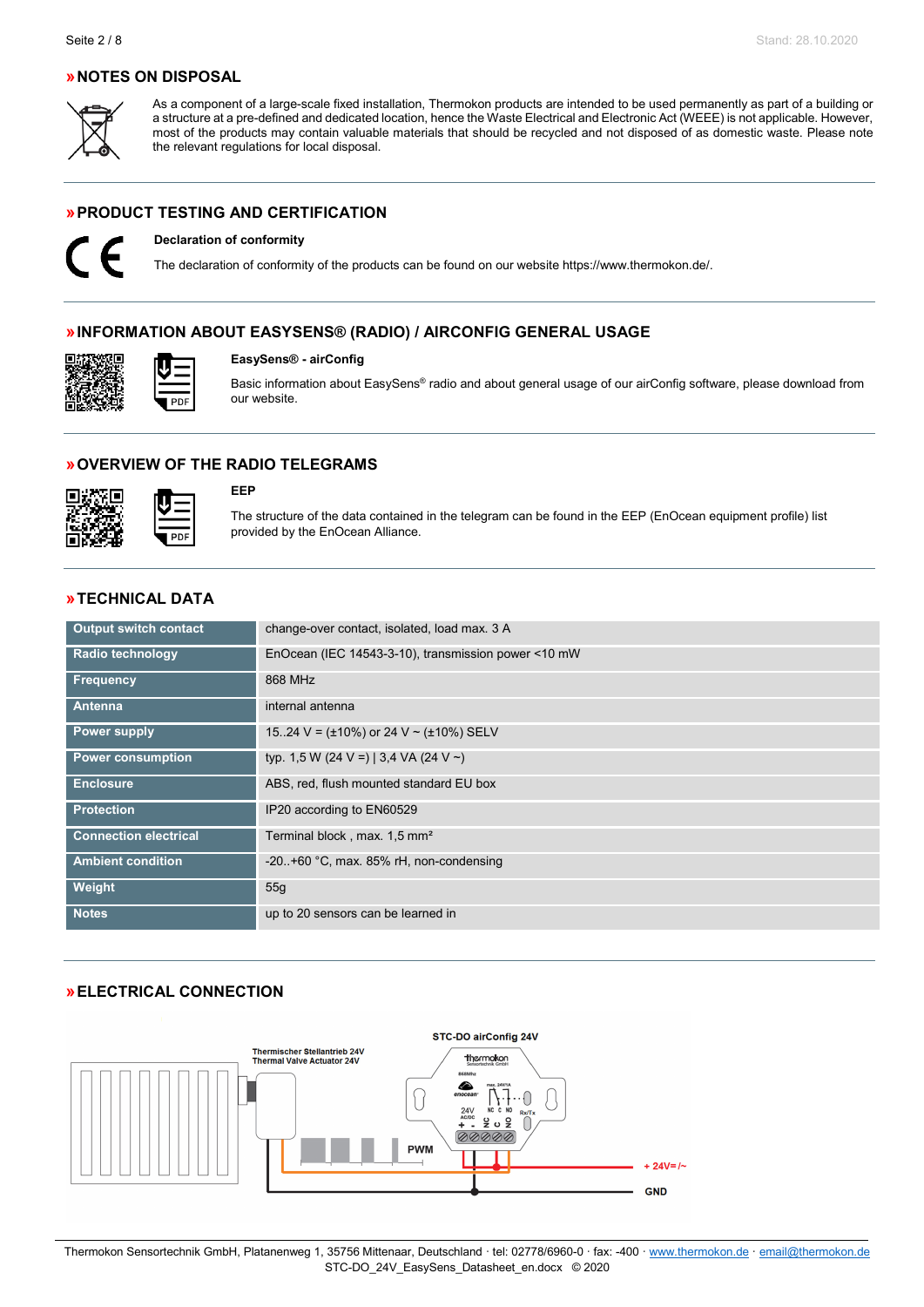# **»OVERVIEW OF SUPPORTED RADIO TELEGRAMS**

Depending on the configuration of the device, different EEPs are supported. The application is set via the configuration software airConfig.

|                                         | <b>Heating</b> | Cooling   | <b>Heating and Cooling</b> | Lighting | Humidistat | <b>Special</b> |
|-----------------------------------------|----------------|-----------|----------------------------|----------|------------|----------------|
| EEP F6-02-01  -03                       |                |           |                            |          |            |                |
| Rocker Switch, 2 Rocker                 |                |           |                            |          |            |                |
| EEP F6-03-01/-02                        | $\bullet$      | $\bullet$ |                            |          |            |                |
| Rocker Switch, 4 Rocker                 |                |           |                            |          |            |                |
| EEP F6-04-01                            | $\bullet$      | $\bullet$ |                            |          |            |                |
| <b>Key Card Activated Switch</b>        |                |           |                            |          |            |                |
| EEP D5-00-01                            | $\bullet$      | $\bullet$ |                            |          |            |                |
| <b>Contacts and Switches</b>            |                |           |                            |          |            |                |
| EEP F6-10-00  -01                       |                |           |                            |          |            |                |
| <b>Mechanical Handle</b>                |                |           |                            |          |            |                |
| EEP A5-02-01  -1B                       |                | $\bullet$ |                            |          |            |                |
| <b>Temperature Sensors</b>              |                |           |                            |          |            |                |
| EEP A5-04-01  -03                       | $\bullet$      |           |                            |          |            |                |
| <b>Temperature and Humidity Sensor</b>  |                |           |                            |          |            |                |
| EEP A5-06-01  - 05                      |                |           |                            |          |            |                |
| <b>Light Sensor</b>                     |                |           |                            |          |            |                |
| EEP A5-07-01  -03                       | $\bullet$      | $\bullet$ |                            |          |            |                |
| <b>Occupancy Sensor</b>                 |                |           |                            |          |            |                |
| EEP A5-08-01  -03                       |                |           |                            |          |            |                |
| Light, Temperature and Occupancy Sensor |                |           |                            |          |            |                |
| EEP A5-09-02/-04<br><b>Gas Sensor</b>   | $\bullet$      | $\bullet$ |                            |          |            |                |
| EEP A5-09-08/-09                        |                |           |                            |          |            |                |
| <b>Gas Sensor</b>                       |                |           |                            |          |            |                |
| EEP A5-10-01  -09                       |                |           |                            |          |            |                |
| <b>Room Operating Panel</b>             |                |           |                            |          |            |                |
| EEP A5-10-0A  - 0D                      |                |           |                            |          |            |                |
| Room Operating Panel                    | $\bullet$      | $\bullet$ |                            |          |            |                |
| EEP A5-10-10 -14                        |                |           |                            |          |            |                |
| <b>Room Operating Panel</b>             | $\bullet$      | $\bullet$ |                            |          |            |                |
| EEP A5-10-18/-19                        |                |           |                            |          |            |                |
| <b>Room Operating Panel</b>             |                |           |                            |          |            |                |
| EEP A5-10-1A  -1D/ -1F                  |                |           |                            |          |            |                |
| <b>Room Operating Panel</b>             |                | $\bullet$ |                            |          |            |                |
| EEP A5-10-22/-23                        |                |           |                            |          |            |                |
| <b>Room Operating Panel</b>             | $\bullet$      | $\bullet$ |                            |          |            |                |
| EEP A5-20-12                            |                |           |                            |          |            |                |
| Temperature Controller Input            | $\bullet$      | $\bullet$ |                            |          |            |                |
| EEP A5-30-01/-02                        |                |           |                            |          |            |                |
| Digital Input                           |                |           |                            |          |            |                |
| EEP A5-14-01/-03                        |                |           |                            |          |            |                |
| <b>Multi-Function Sensor</b>            |                |           |                            |          |            |                |
| EEP A5-14-02/-04/-06                    |                |           |                            |          |            |                |
| <b>Multi-Function Sensor</b>            |                |           |                            |          |            |                |

| Transmitting-EEP (Service)       |           |  |  |  |
|----------------------------------|-----------|--|--|--|
| EEP A5-11-02<br>Controller state | $\bullet$ |  |  |  |
| EEP A5-30-02<br>Relay state      |           |  |  |  |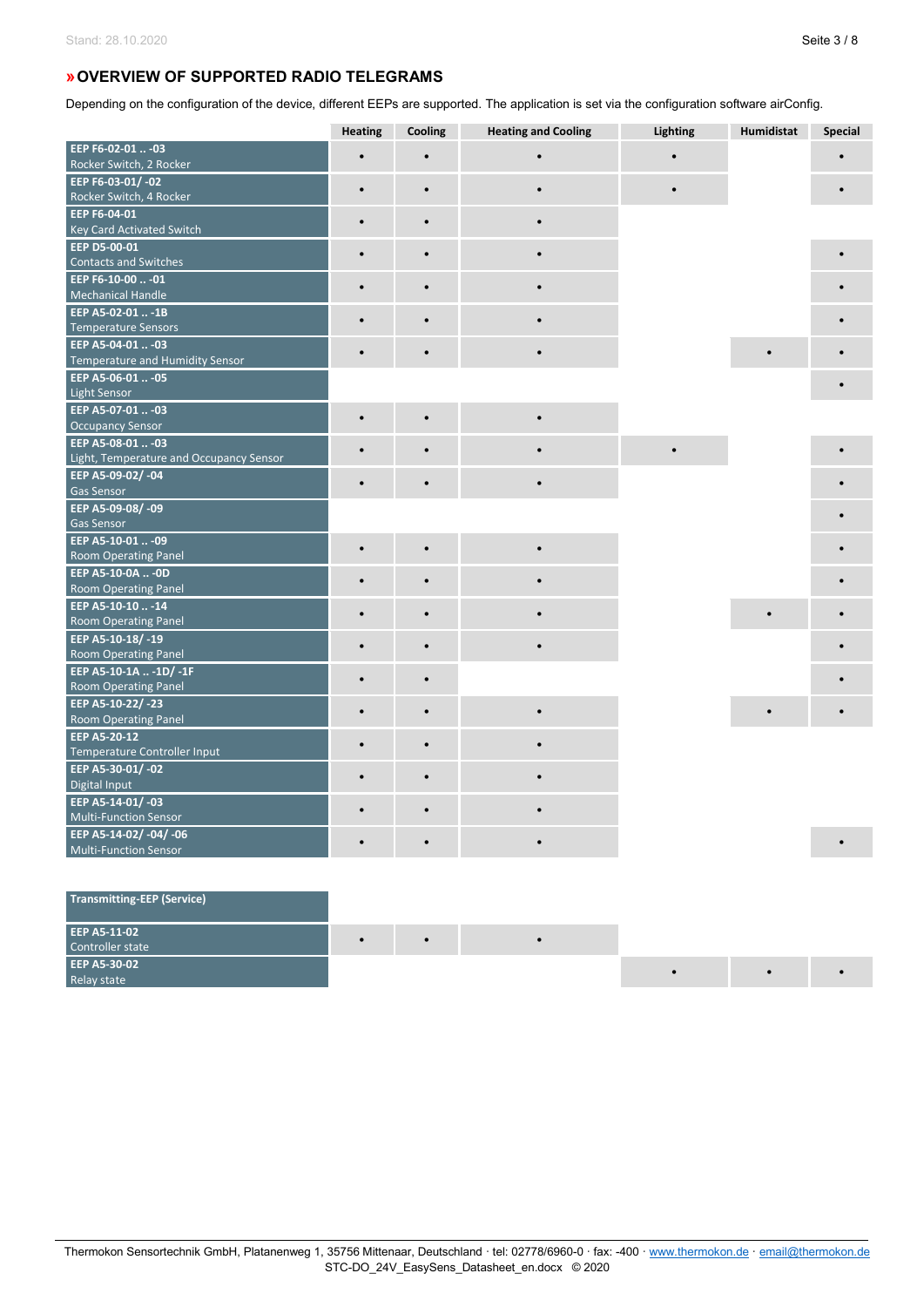# **»BASIC CONFIGURATION**

Device configuration

| <sub>.</sub><br><b>Basic</b>             | Lighting Control Delays | Sensors                                         |                              |
|------------------------------------------|-------------------------|-------------------------------------------------|------------------------------|
| - Application                            |                         | <b>Lighting Control</b>                         |                              |
| <sub>Γ</sub> Radio Settings –            |                         | CRC-8 Checksum                                  |                              |
| Service-                                 |                         | Transmit output status<br>Send service telegram | Monitor sensor communication |
|                                          | 'Sensor missing' signal | <b>Blink LED</b>                                |                              |
| -Firmware & Key-                         | Key 1 Key 3 Key 2<br>   | <br>                                            | nN                           |
| - Control-<br>$\vee$ On<br><b>C3 Off</b> | $+$ LRN<br>Q Ident      |                                                 |                              |

### **» Application**

In the 1st tab <**Basic**>, the <**Application**> must be selected using the drop down menu. Depending on the selected application airConfig will offer additional tabs to configure the device.

The airConfig screen can be set to display temperatures in °F or °C. However the radio transmission will be done in °C only, according to the IEC standard 13543-3-10. (airConfig will automatically convert all settings from °F to °C).

#### **» Radio Settings**

**<CRC-8 Checksum>** adds the checksum to the output status telegram sent by the STC-DO. The CRC-8 detects 1-bit transmission errors. This function is compatible with any EnOcean receiver.

#### **» Service**

When **<Transmit output status>** is ticked, STC-DO will generate a telegram whenever the output status changes. For heating, cooling or heating/cooling A5-11-02. The other applications use the EEP A5-30- 02.

**<Send service telegram>:** independently of the output state it will generate a telegram every 15 minutes with the A5-11-02 or A5-30-02 EEP.

If **<Monitor sensor communication>** is ticked, STC-DO will indicate a missing telegram either by a blinking LED or by switching the relay on and off periodically if telegram has been not been received for more than 90 minutes.

### **» Firmware & Key**

**Key 1-2-3** allows the user to input a 3x8 Bit - PIN Code (000….255) to secure the configuration. Default PIN is 000-000-000

**In case of a lost PIN code the device´s configuration is secured and can not be reset or modified and should be replaced with a new unit if changes are required.**

**LRN** generates the LRN-Telegram to learn in the output status telegram into a gateway, i.e. to process the output status using in the BMS.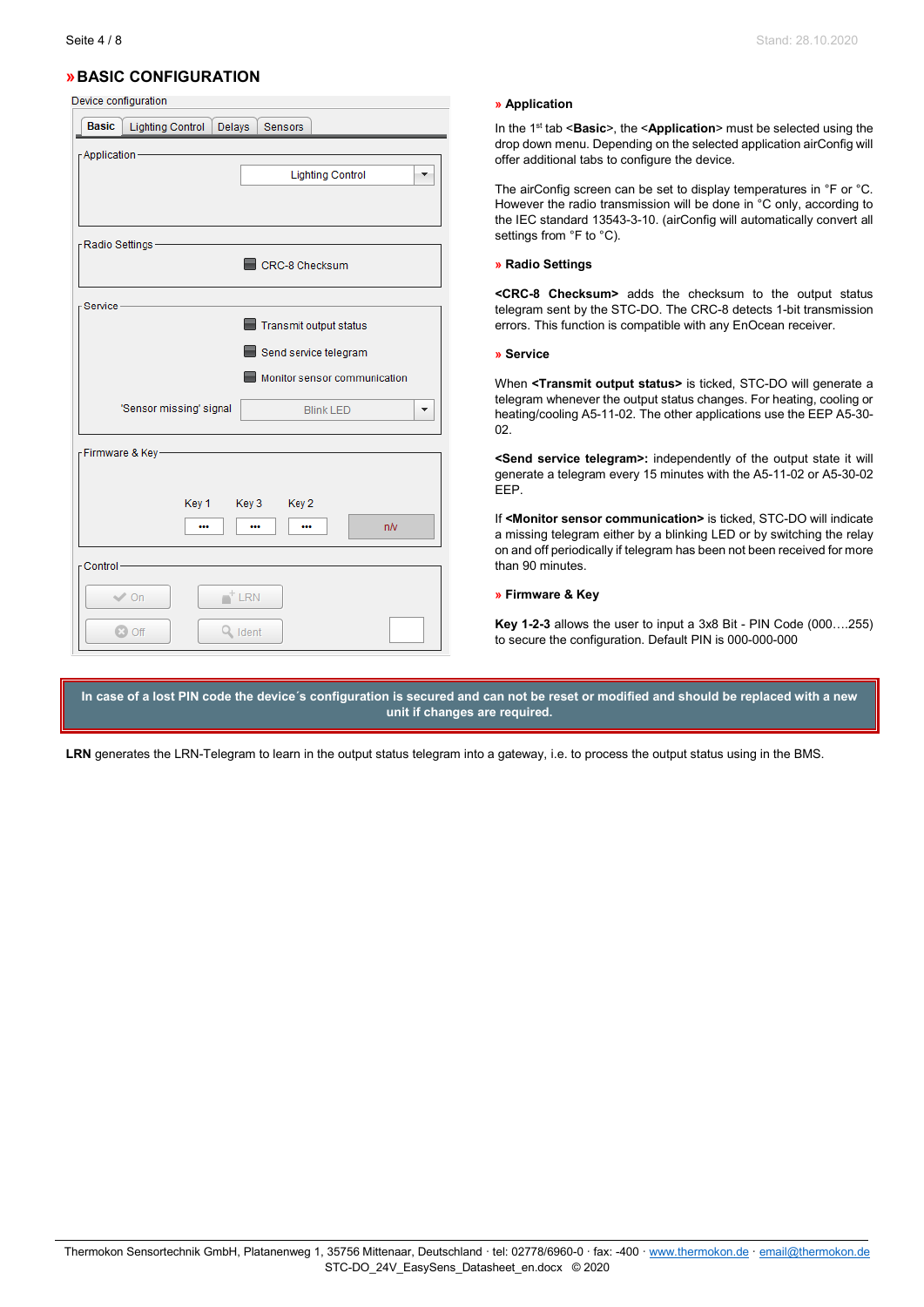# **»APPLICATIONS, "HEATING", "COOLING" AND "HEATING & COOLING"**

| Device configuration |  |
|----------------------|--|
|                      |  |

| <b>Heating</b><br><b>Basic</b><br>Sensors |                        |                                       |
|-------------------------------------------|------------------------|---------------------------------------|
| FHeating Settings-                        |                        |                                       |
| <b>Controller Type</b>                    | 2 Point                |                                       |
| Output                                    | standard               |                                       |
|                                           | <b>Basic Setpoint</b>  | $10 -$<br>۴C                          |
|                                           | Setpoint Offset        | ۰c<br>0                               |
|                                           | Freeze-Protection      | $8\frac{1}{7}$<br>$^{\circ} \text{C}$ |
|                                           |                        |                                       |
|                                           | P                      | $0^{-4}$<br>۴C                        |
|                                           | T                      | 300 min                               |
|                                           |                        |                                       |
|                                           | <b>PWM Cycle Timer</b> | $20 - \text{min}$                     |
| Setpoint Correction-                      |                        |                                       |
| Active during non-comfort modes           |                        |                                       |
|                                           | ECO                    | $0\frac{1}{2}$<br>Κ                   |
|                                           | Stand-By               | $\circ \div$<br>Κ                     |
|                                           |                        |                                       |
| - Power-On status                         |                        |                                       |
|                                           | last value             |                                       |

### **» Heating Settings**

**<Controller Type>** can be set to 2-point control or proportional control (PI-loop) with PWM for thermal actuators.

The output can also be inverted.

**<Basic Set point>** defines the centre position of a dial type setpoint adiuster

**<Setpoint Offset>** is the range by which the user can shift the setpoint up or down.

**<Freeze-Protection>** is the threshold to automatically turn on "heating" mode independently of the set point, for frost protection of pipes.

Controller's PI-loop is characterized by parameter **P** (proportional band) and **I** (Integration time)

The PI loop's output will be converted to a **PWM** (pulse width modulation) signal based upon a cycle time representing the control variable of 100%. Controlled by occupancy sensors the Set point can be lowered to **ECO** or **Stand-by** mode

### **» Setpoint Correction**

With a switch, keycard switch or occupancy sensor the mode can be switch from **Standby** to Comfort and vice versa. The SRxx-MS' sliding switch (EEP: A5-10-06) or the SR65-DI (EEP: A5-30-02) can also switched to **ECO** mode.

### **» Power-ON status**

Restarting after a power failure STC-DO will start with a pre-defined status (ON or OFF) or will restart with the last status before the power failure. Once the room sensor's telegram is received again, the control loop will be updated back to the last program setting.

# **»APPLICATIONS HEATING & COOLING" WITH CHANGE-OVER**

| Device configuration                         |                                          |                        |         |         |                                 |
|----------------------------------------------|------------------------------------------|------------------------|---------|---------|---------------------------------|
| <b>Basic</b>                                 | <b>Settings</b>                          | Heating                | Cooling | Sensors |                                 |
| r Settings ·                                 |                                          |                        |         |         |                                 |
|                                              |                                          | <b>Controller Type</b> |         | 2 Point |                                 |
|                                              |                                          | <b>Pipes</b>           |         | 2 pipe  |                                 |
|                                              |                                          |                        |         |         |                                 |
|                                              | ┌ Setpoint Correction ·                  |                        |         |         |                                 |
|                                              |                                          |                        |         |         | Active during non-comfort modes |
|                                              |                                          |                        |         |         |                                 |
|                                              | FHeating/Cooling Changeover Temperature- |                        |         |         |                                 |
| Heating/Cooling Changeover Temperature<br>22 |                                          |                        |         |         |                                 |
|                                              |                                          |                        |         |         |                                 |

### **» Settings**

The application heating & cooling supports 2-pipe configuration with change over sensor (i.e. SR65 VFG) only.

### **» Setpoint Correction**

Set point offset will usually be used in Comfort mode only, however by ticking **<Active during non-comfort modes>** the set point offset will be always used.

### **» Heating/Cooling Changeover Temperature**

If the pipe temperature sensed by the SR65 VFG exceeds the threshold "Heating" mode will be activated. If the pipe temperature is lower "Cooling" mode will be activated.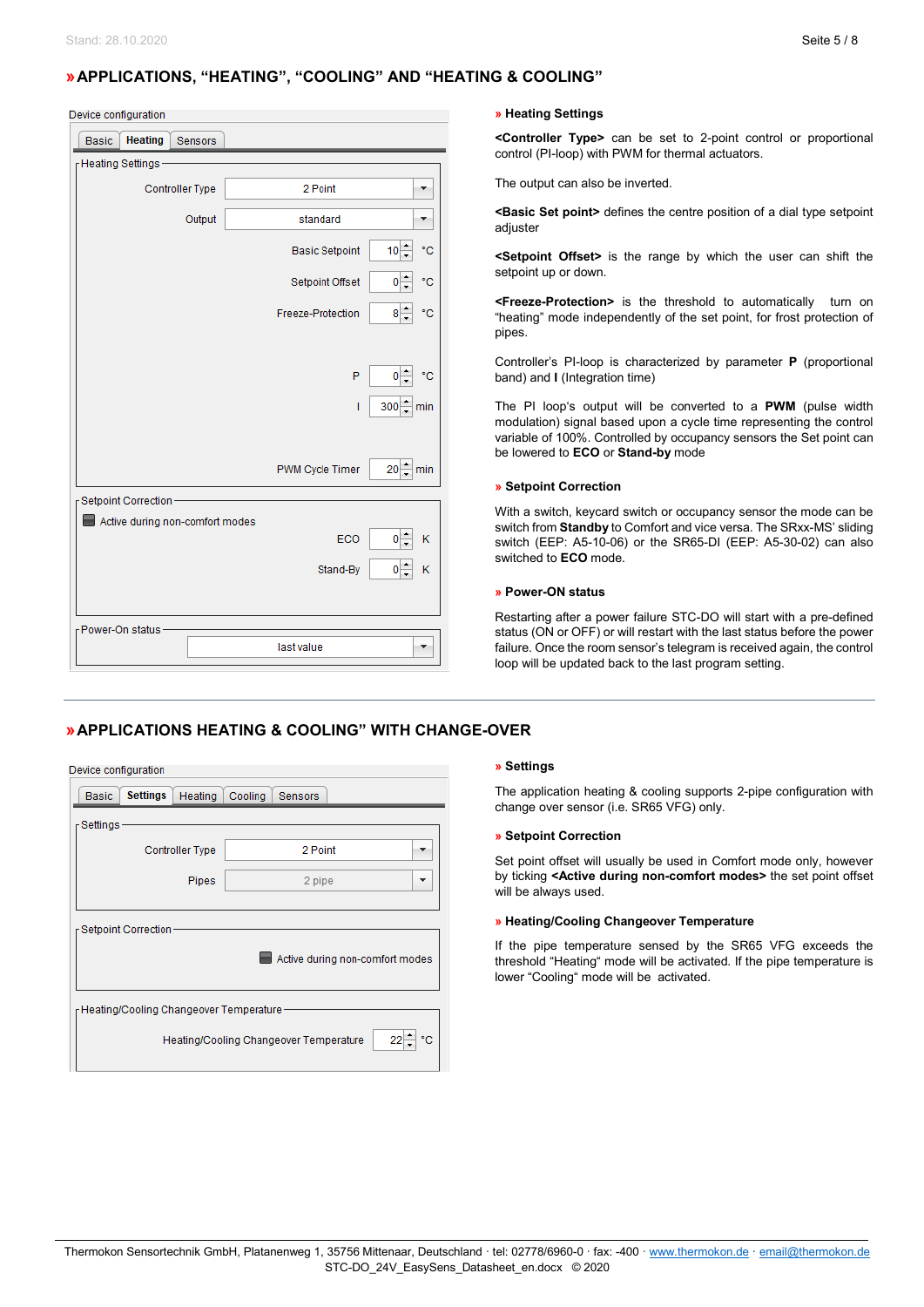# **»LIGHTING APPLICATIONS**

### Device configuration

| <b>Basic</b>                   | <b>Lighting Control</b>         | Delays          | <b>Sensors</b> |                    |          |     |
|--------------------------------|---------------------------------|-----------------|----------------|--------------------|----------|-----|
| <sub>Γ</sub> Button Settings - |                                 |                 |                |                    |          |     |
| Button 0                       |                                 | Off             |                |                    |          |     |
| Button 1                       |                                 | Off             | ▼              |                    |          |     |
|                                | r Light and Movement Settings - |                 |                | Light On setpoint  | $300 -$  | lux |
|                                |                                 |                 |                | Light Off setpoint | $750 -$  | lux |
|                                |                                 |                 |                | PIR available      |          |     |
| Settings-                      |                                 |                 |                |                    |          |     |
|                                |                                 |                 | Output         |                    | standard |     |
|                                |                                 | Power-On status |                |                    | off      |     |

# **»ON / OFF DELAY | STAIRS CONTROL**

Device configuration

| <b>Delays</b><br><b>Lighting Control</b><br>Sensors<br><b>Basic</b> |            |
|---------------------------------------------------------------------|------------|
| $r$ PTM                                                             |            |
|                                                                     | sec<br>on  |
|                                                                     | off<br>sec |
| Stairway control                                                    |            |

Any side of a rocker can be configured to work as ON, OFF, Switch (Toggle), Switch (Pulse), push button pressed or push button released.

**OFF** Switches the relay (permanently) Off.

**ON** switches the relay (permanently) On.

**Switch (Toggle)** realizes a 1-button operation: ON-OFF-ON-…

**Switch / Impulse** activates the relay for 5 s.

Push button **Pressed** activates the relay as long as the switch's rocker is pressed. (dead man's switch)

Push button **Released** activates the relay until the switch's rocker is pressed.

If an SR-MDS is assigned, the relay can be controlled by the brightness sensed by the SR-MDS. If the brightness is below the **Set point** the relay will be turned on. If the brightness exceeds Set point the relay will be turned off. This can be activated by ticking box **PIR available**.

The output can be optionally inverted if required.

The relay's status is indicated by the LED, which is lit while the relay is ON.

Restarting after a power failure STC-DO will start with a pre-defined status (ON or OFF) or restart with the last status/operation before the power failure.

### **» PTM**

For a learned-in switch (PTM), an on / off delay can be set.

If the **<stairway control>** is switched on, the relay is switched off for 10 seconds before the follow up time expires and then switched on again for the last 30 seconds.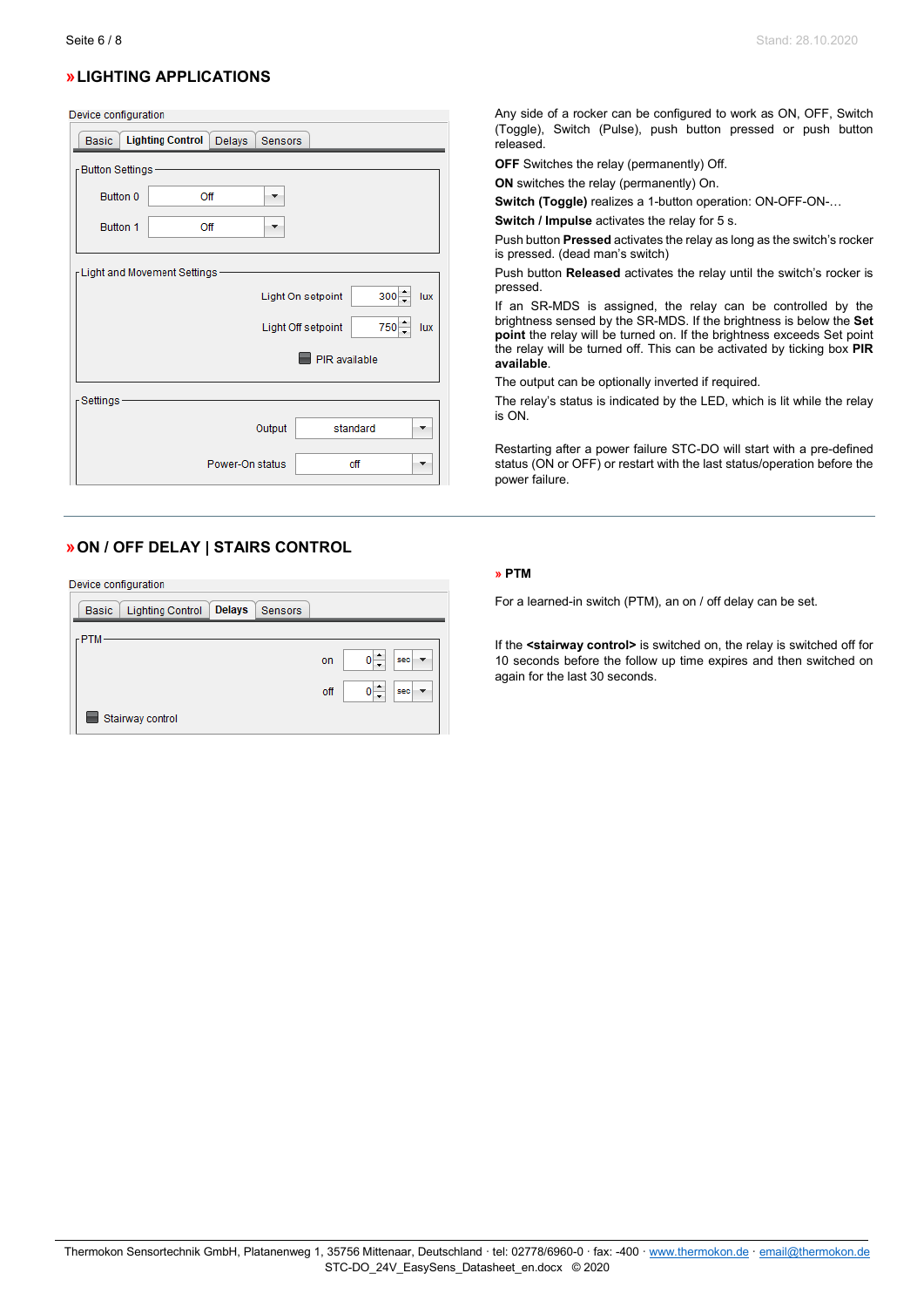# **»APPLICATION "HUMIDISTAT"**

Device configuration

| <b>Humistat</b><br><b>Basic</b><br><b>Sensors</b> |
|---------------------------------------------------|
| <sub>Γ</sub> Settings -                           |
| $60 - %$<br>On setpoint                           |
| 20 <sub>1</sub><br>%<br>Off setpoint              |
| -Base setpoint                                    |
| 40%<br>Base setpoint<br>┳                         |
| Setpoint offset<br>0%                             |
| <sub>Γ</sub> Settings -                           |
| Output<br>standard                                |
| Power-On status<br>off<br>÷                       |

# **»APPLICATIONS: SPECIAL**

vice configuration

| Device comiguration.                      |                                                   |
|-------------------------------------------|---------------------------------------------------|
| <b>Special</b><br><b>Basic</b><br>Sensors |                                                   |
| $r$ Conditions -                          |                                                   |
| r Temperature -                           |                                                   |
|                                           |                                                   |
|                                           | $\frac{1}{\sqrt{2}}$<br>۴C<br>ON<br>×             |
|                                           | ÷                                                 |
|                                           | $0\Big  \frac{1}{2}$<br>۴C<br><b>OFF</b>          |
|                                           |                                                   |
| -Brightness                               |                                                   |
|                                           | $0\frac{1}{2}$<br>ON<br>×,<br>lux                 |
|                                           |                                                   |
|                                           | $0\Big  \div$<br><b>OFF</b><br>*<br>lux           |
|                                           |                                                   |
| $CO2-$                                    |                                                   |
|                                           | $\frac{1}{x}$<br>ON<br>×<br>$\overline{0}$<br>ppm |
|                                           |                                                   |
|                                           | $0\Big  \div$<br><b>OFF</b><br>÷<br>ppm           |
|                                           |                                                   |
| FHumidity-                                |                                                   |
|                                           | $\frac{1}{\tau}$<br>ON<br>×<br>%<br>$\mathbf{0}$  |
|                                           |                                                   |
|                                           | $0\Big\vert \div$<br><b>OFF</b><br>÷<br>%         |
| -Window / Door-                           |                                                   |
|                                           |                                                   |
|                                           | ON<br>not used                                    |
|                                           |                                                   |
|                                           | <b>OFF</b><br>not used                            |
|                                           |                                                   |
| r Power-On status-                        |                                                   |
|                                           | off                                               |
|                                           |                                                   |

### **» Settings**

Humidistat application is a 2-point control of the relative humidity using a rH-sensor (EEPs: A5-04-01 or A5-10-10/11/12)

If a sensor without a set point dial is used (SR04 rH) the fixed **Settings** will be used: If the rH sensed exceeds the **ON set point**, the relay will be turned on. Once the rH value drops below the **OFF set point** the relay will be turned off.

### **» Base setpoint**

When using a sensor with a set point, i.e. SR04P rH the threshold will be calculated from the **base set point** plus the set point dial's position received from the sensor. The parameter **On Setpoint'**, and **Off Setpoint** will not be used in this case. If the rH sensed exceeds the sum of **Base set point** plus **set point shift** received from the sensor, the relay will be turned on. Once the rH value drops below the threshold the relay will be turned off.

### **» Settings**

The output can be optionally inverted. The relay's status is indicated by the LED, which is illuminated while the relay is ON.

Restarting after a power failure STC-DO will start with a pre-defined status (ON or OFF) or restart with the last status before the power failure.

#### **» Conditions**

Custom programmable applications using 2-point control based on temperature, brightness, CO2, relative humidity or window status. Custom programs can be selected: "more – less – equals" can be selected in combination with a threshold to turn on or off the relay. To delete a threshold "\*" must be chosen. If multiple condition are defined the last condition processed will control the relay.

**I.e.: Condition CO<sub>2</sub> ON > 1200ppm and Humidity OFF > 70%. Sensor**data received: 1400ppm and 73%rh. The first condition  $(CO_2 ON >$ 1200ppm) is correct and the  $2^{nd}$  condition (Humidity OFF  $> 70\%$ .) is also correct. The Humidity condition will be processed after the CO2 condition and the relay will stay off.

### **» Power-ON status**

Restarting after a power failure, STC-DO will start with a pre-defined status (ON or OFF) or restart with the last status before the power failure.

### **Example: Windows/Door**

When the window is opened, the relay switches on. ON **[open]**

OFF **[closed]**